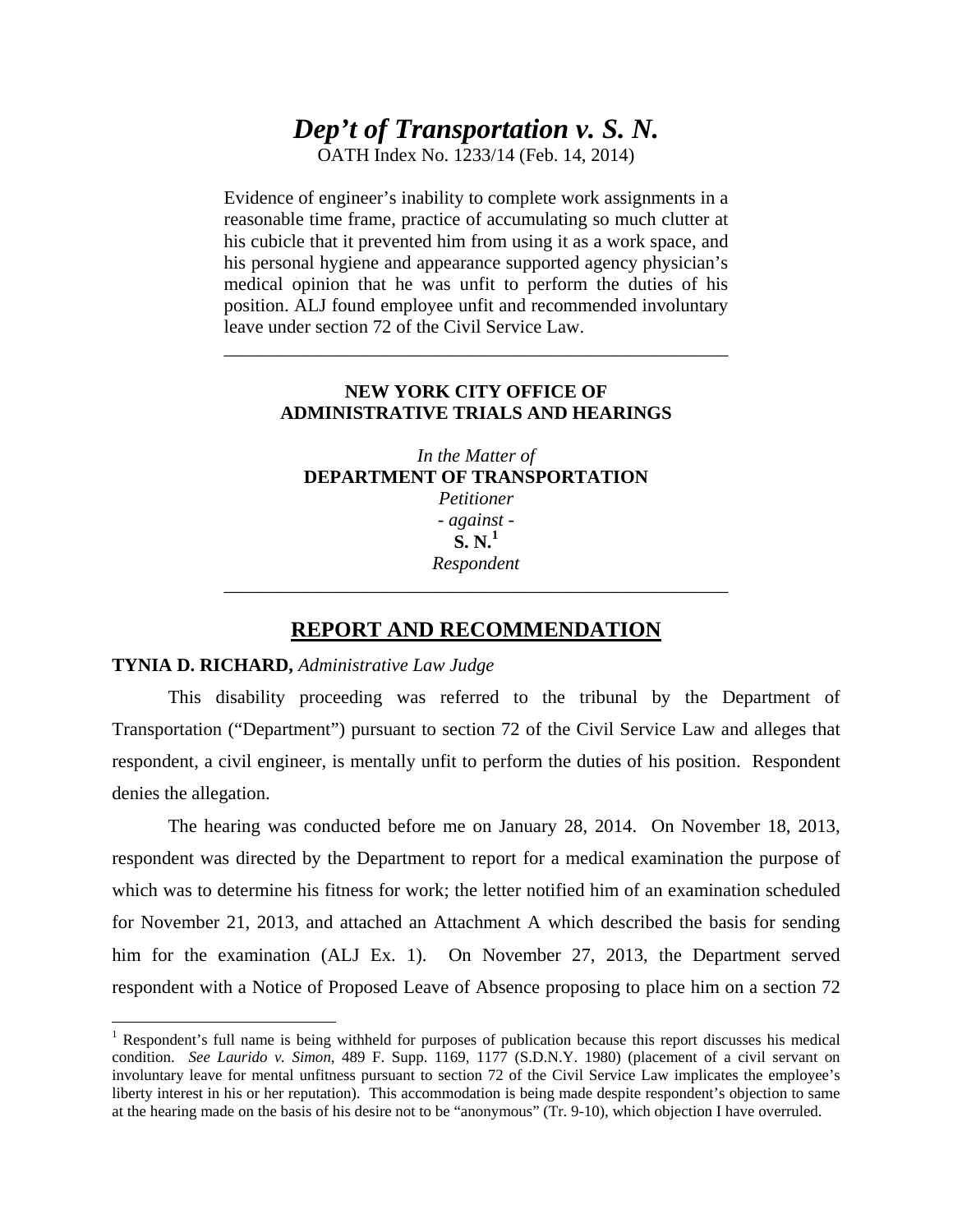leave of absence on December 12, 2013, absent his request for a hearing (ALJ Ex. 1). By letter of the same date, respondent requested a hearing (ALJ Ex. 1), and the hearing was scheduled for January 28, 2014. Prior to trial, the parties engaged in discovery and conducted settlement discussions and agreed by stipulation, dated December 18, 2013, to waive the section 72 deadlines for conducting the hearing and for a post-hearing final determination.

On January 31, 2014, petitioner's counsel sent an e-mail to the tribunal seeking an expedited decision in the case due to conduct attributed to respondent at work subsequent to the hearing (E-mail of J. Weinstein to ALJ Richard, F. Zapata, B. Zapert, et al., dated Jan. 31, 2014). Respondent's counsel objected to subsequent conduct being made a part of the record in this case so as to form the basis for expediting a decision (E-mail of F. Zapata to ALJ Richard, J. Weinstein, B. Zapert, et al., dated Jan. 31, 2014). In reply, I agreed that it was not proper to put additional facts before me as the record of the case is closed. I also apprised the parties of the administrative process for seeking expedited hearing, which should not be forwarded to the hearing judge, and offered the assistance of the conference judge with whom to discuss their concerns (E-mail of ALJ Richard to J. Weinstein, F. Zapata, B. Zapert, et al., dated Jan. 31, 2014). While I have not taken these new allegations into account in my analysis of the case, I have entered the e-mail exchange into the record as ALJ Exhibit 2. A formal request for expedited decision was never filed.

Based upon the analysis that follows, I find that respondent is unfit to remain in his position and that he should therefore be placed on leave pursuant to section 72 of the Civil Service Law.

#### **ANALYSIS**

Respondent has been employed by the Department as a civil engineer for 20 years. He is alleged to be unfit to perform the duties of his position. Attachment  $A^2$  alleges that respondent "accumulates inordinate amounts of paper, posters and plastic bags at his workspace," in addition to paper towels, cups, plates and bowls, and he keeps collecting them despite being told

 $\overline{a}$ 

<sup>&</sup>lt;sup>2</sup> Attachment A is to contain a description of the behavior that concerns the employer. Civ. Serv. L. § 72(1) (Lexis 2013) ("Written notice of the facts providing the basis for the judgment of the appointing authority that the employee is not fit to perform the duties of his or her position"). It also forms the basis for the mental status examination performed in this case by Dr. David Salvage. It is not a pleading and the fact that an employee committed the acts stated therein is not an element to be proven at the hearing. *Transit Auth. v. Smith*, OATH Index No. 1299/02 at 8 (Mar. 24, 2003) (Attachment A is merely the vehicle for having the employee medically examined).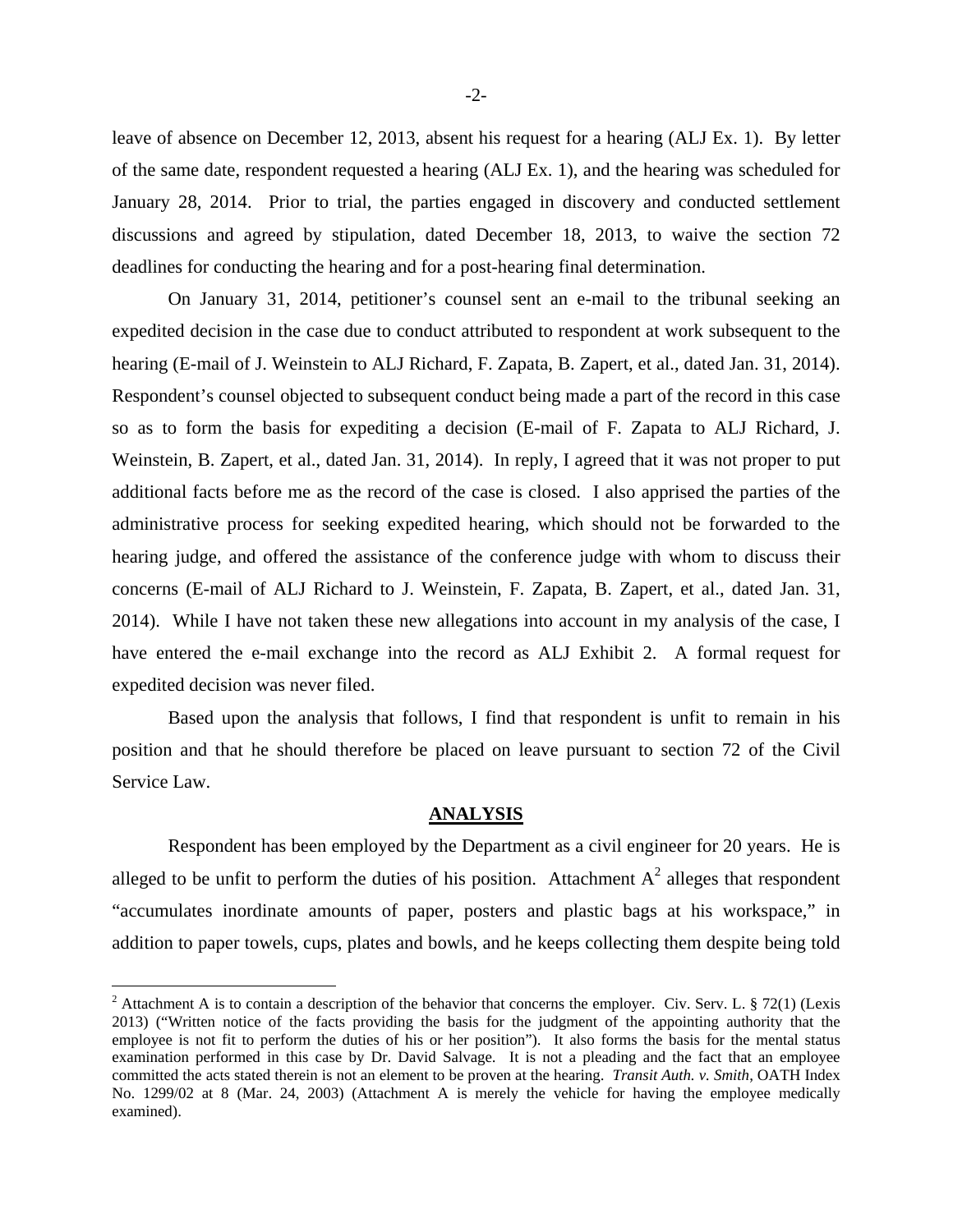by his supervisor to discard them (ALJ Ex. 1). It states that respondent dates each cup to indicate last usage "for future reference." Attachment A also notes complaints about respondent's appearance: that he "wears paper towels around his shirt collar and tucked inside the front of his shirt" to absorb perspiration, and that he uses safety pins on his shirt pocket to hold his personal items and on his pants "to hold the folds of his pant legs." Attachment A does not refer to respondent's ability to complete his assigned work projects, although that is also a basis for the Department seeking to place him on leave under section 72.

Respondent's supervisor is Yassar Fawzy, Deputy Director of Roadway Bridges for Manhattan and Brooklyn, the division responsible for managing bridge rehabilitation and construction (Tr. 19-20). Mr. Fawzy has supervised respondent for six years.

Mr. Fawzy described respondent's work area as cluttered and disorganized (Tr. 20). He testified that respondent keeps plastic bags, cups, papers, and boxes under his desk and in front of his work space, his files are unfiled, and he has many personal items in and around his work space (Tr. 21). For example, respondent keeps a shopping cart in the hallway (Tr. 44). Because respondent told Mr. Fawzy that he keeps food inside the plastic bags under his desk, Fawzy is concerned that this condition, unabated, will attract rodents and insects and cause a health hazard for the employees who work there (Tr. 52-53).

According to Mr. Fawzy, the state of respondent's cubicle diminishes his ability to do the work he is assigned (Tr. 45). His computer is at his desk but he is unable to sit at the desk to use it because of the clutter. Because he cannot sit in his cubicle, respondent stands in the hallway to work, which Mr. Fawzy has repeatedly told him not to do (Tr. 21, 25, 45). None of respondent's co-workers will sit near him because of these conditions and co-workers located near him in the past have asked to be moved to another location (Tr. 26, 46). Respondent's clutter has started to spread to the cubicle next to his, where no one is currently assigned.

Mr. Fawzy identified several photographs taken of respondent's cubicle in October 2013 (Pet. Ex. 1). From them, I observed the following. The cubicle has a long U-shaped desk area with three sides that can be used as work surfaces. All three sides are completely covered with papers, files, work binders and office supplies. The floor beneath the work surface is filled with boxes and plastic bags stuffed with materials, files, binders, and a cart with a large canvas bag filled with more materials, all of which are strapped to the cart. The items beneath the work surface fill the space below, so there is no room to place your legs to sit at the desk. In addition,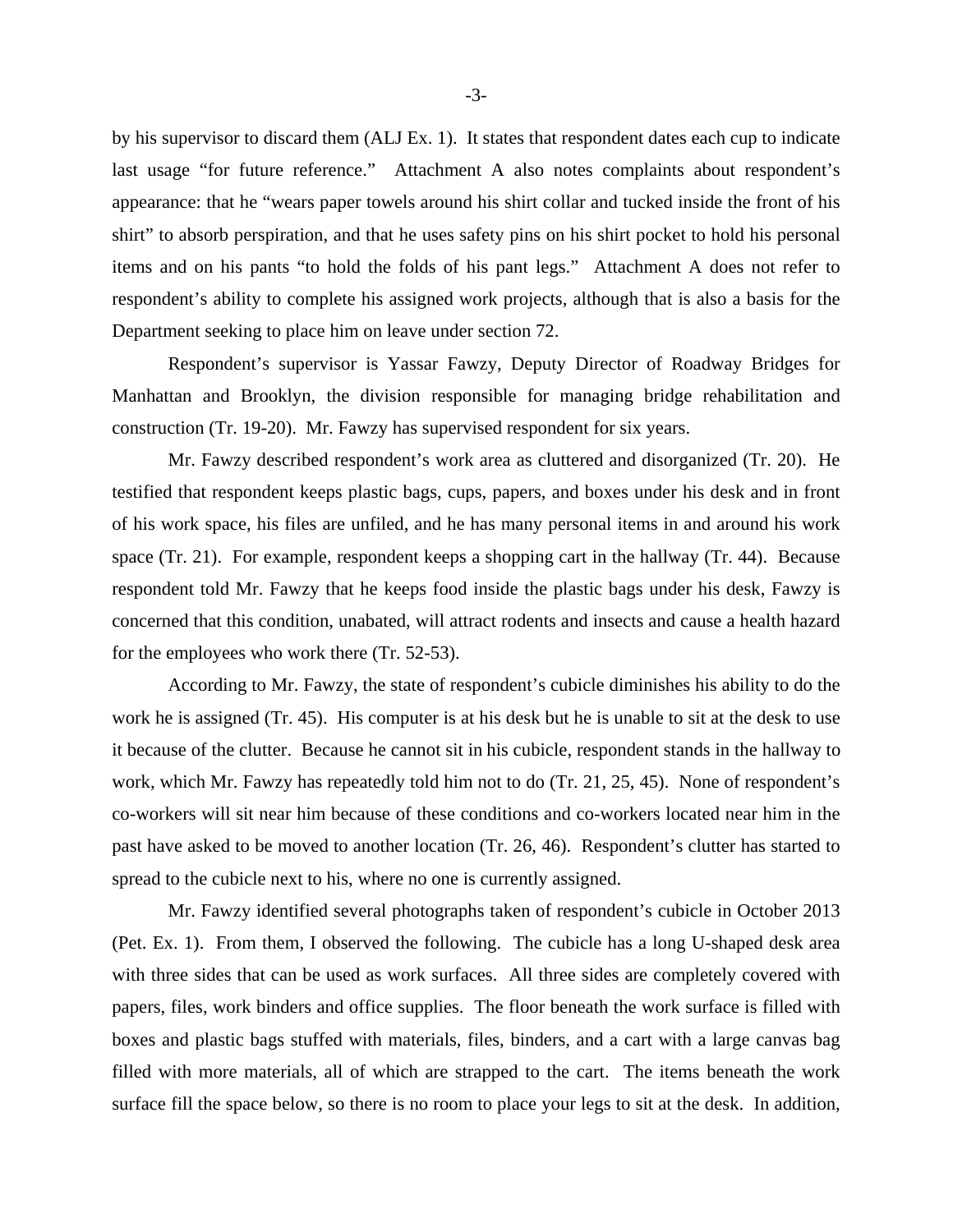there is an island made of stacked boxes, bags and papers that juts out from the middle of the desk. At the time the photos were taken, respondent's work chair contained a large bag filled with materials. The disarray is substantial.

Mr. Fawzy said he gave respondent a directive in July 2013, to clean his cubicle of the clutter, and respondent failed to do so (Tr. 21). Mr. Fawzy said that Department counsel, Mr. Weinstein, issued respondent a directive in October 2013, to clean his work area, and respondent failed to do so (Tr. 21-22). Most recently, in January 2014, Mr. Fawzy instructed respondent to discard certain items in his work space, to file other work items, and to generally limit the items placed in his work area (Tr. 23-25). He also instructed respondent not to spread his things into adjoining cubicles (Tr. 25). His e-mail dated January 9, 2014, directed respondent to discard items in his cubicle, including "ASCE seminar materials and certificates, empty paper cubs [sic] and plastic bottles, plastic bags, boxes, personnel [sic] material laying around and hanging on the walls and project documents" (Pet. Ex. 2). It also directed respondent not to place items in adjoining cubicles and to limit his activities to his own (Pet. Ex. 2). Mr. Fawzy testified that, to date, there has been no improvement since his January directive (Tr. 26).

With respect to hygiene, Mr. Fawzy testified that he has noticed a strong body odor on respondent and he has received complaints about it from other workers (Tr. 26). He complained that respondent does not dress professionally for the office, that he sometimes wears slippers or boots without laces, that he wears paper towels around his neck under his collar and wears clothing with holes in it, and he uses paper clips to hold up his pants (Tr. 27). Respondent's appearance and behavior has caused his co-workers to avoid interacting with him (Tr. 43).

Petitioner entered respondent's timesheets in evidence (Pet. Ex. 10) and Mr. Fawzy testified about his repeated lateness. He cited 78 instances of lateness from January to June 2013 totaling 37 hours and 67 instances of lateness from July through December 2013 totaling 27 hours (Tr. 41). He said that, despite having discipline imposed for the lateness, respondent failed to improve his tardiness (Tr. 42). The latenesses were unexcused and charged to annual leave. Fawzy believes the lateness is related to respondent's mental condition because he asked respondent many times to get up earlier but he only gave excuses for his lateness (Tr. 51). However, he was unsure that it was a health issue or mental issue (Tr. 52). I did not find proof of a connection between respondent's lateness and his disability.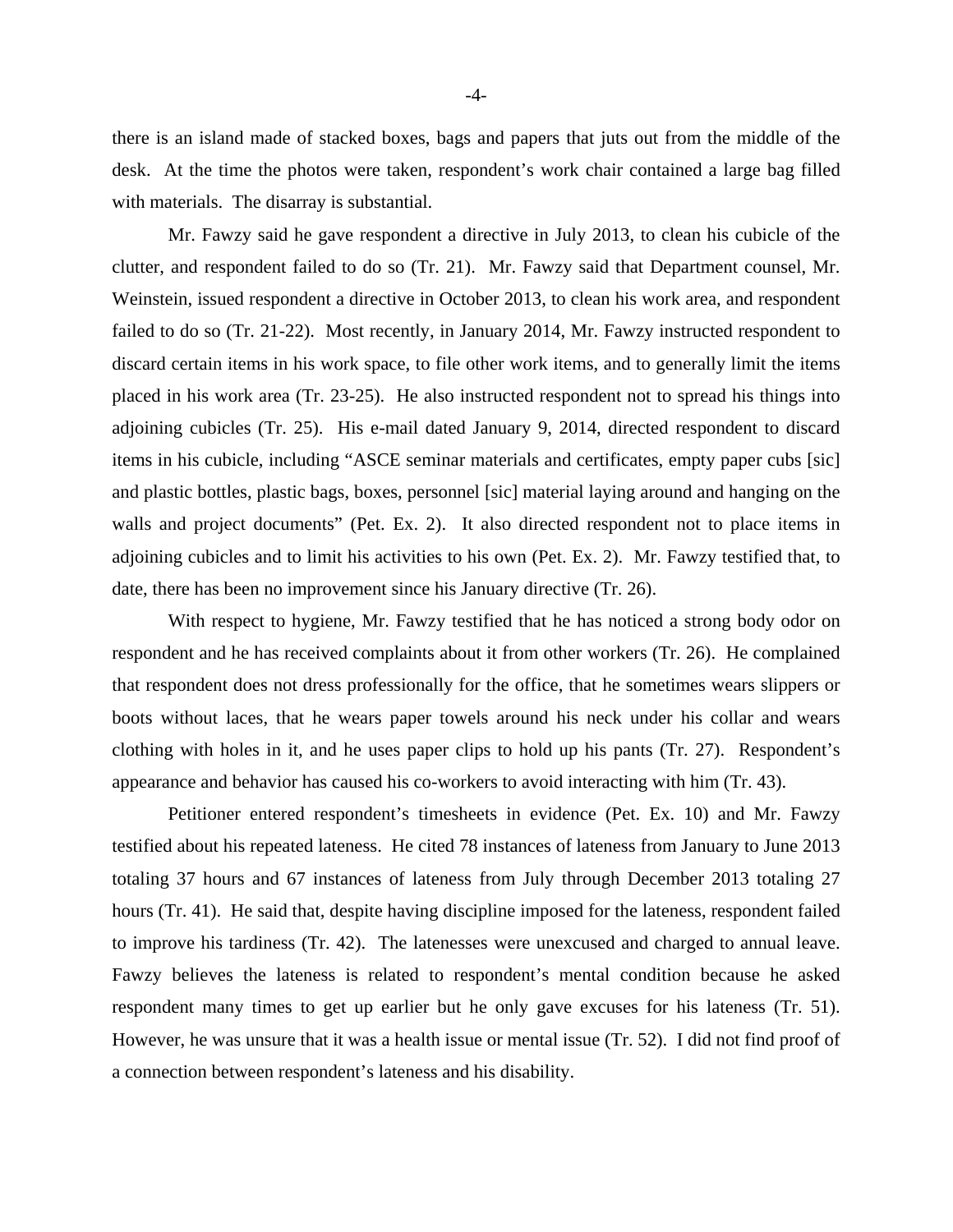Last, Mr. Fawzy testified that respondent has very low productivity in his job, taking months to complete a project that should take only a few weeks. Mr. Fawzy assigns work to respondent. He said he gave respondent only one assignment in the last year, which took the entire year for him to turn in (Tr. 27). Respondent's position as a civil engineer requires him to review consultants' reports on bridge projects and to comment upon them, an assignment that should take approximately six weeks to complete, according to Fawzy. He said he assigned a consultant's report to respondent on the rehabilitation of the 25th Street Bridge in November 2012 (Tr. 27-28).

The evidence showed that Mr. Fawzy assigned respondent to work on a consultant's report for the 25th Street Bridge project in or around July 2013, and respondent turned it in on December 20, 2013.

On July 25, 2013, Mr. Fawzy sent respondent an e-mail asking when his comments on the project would be completed (Pet. Ex. 4). On July 26, he sent respondent an e-mail memorializing their conversation that day involving respondent's complaint that the comments he was compiling were lost in a corrupted electronic file, and his request for additional time to retype them and to complete comments not yet finished (Pet. Ex. 4). Although Mr. Fawzy confirmed that respondent sent him a corrupted file (Tr. 29), he did not believe it was caused by computer error, because he had difficulty opening every file respondent sent to him (Tr. 48). IT staff looked at the problem and performed repairs, but respondent continued to complain of a problem (Tr. 49). Mr. Fawzy gave respondent a deadline of August 12, 2013, to complete the project (Pet. Ex. 4).

On August 21, Mr. Fawzy sent respondent an e-mail asking for his comments on the project and stating that more than six weeks had passed since it was assigned to him (Pet. Ex. 5). On October 3, he e-mailed respondent again, indicating he had not submitted his work and asking that he submit his comments by October 11 (Pet. Ex. 6). On November 15, in an e-mail, respondent told Mr. Fawzy he was missing an Appendix (Pet. Ex. 7). Fawzy told respondent he would check on the Appendix and urged him to continue his review without it (Tr. 33). Fawzy said the Appendices were not relevant to the review (Tr. 33).

By e-mail dated December 17, Mr. Fawzy asked respondent to submit the review by the end of the week (Pet. Ex. 7). The next day, respondent said he would (Pet. Ex. 8). He further stated that he "could have submitted it earlier than you instructed" but the events concerning his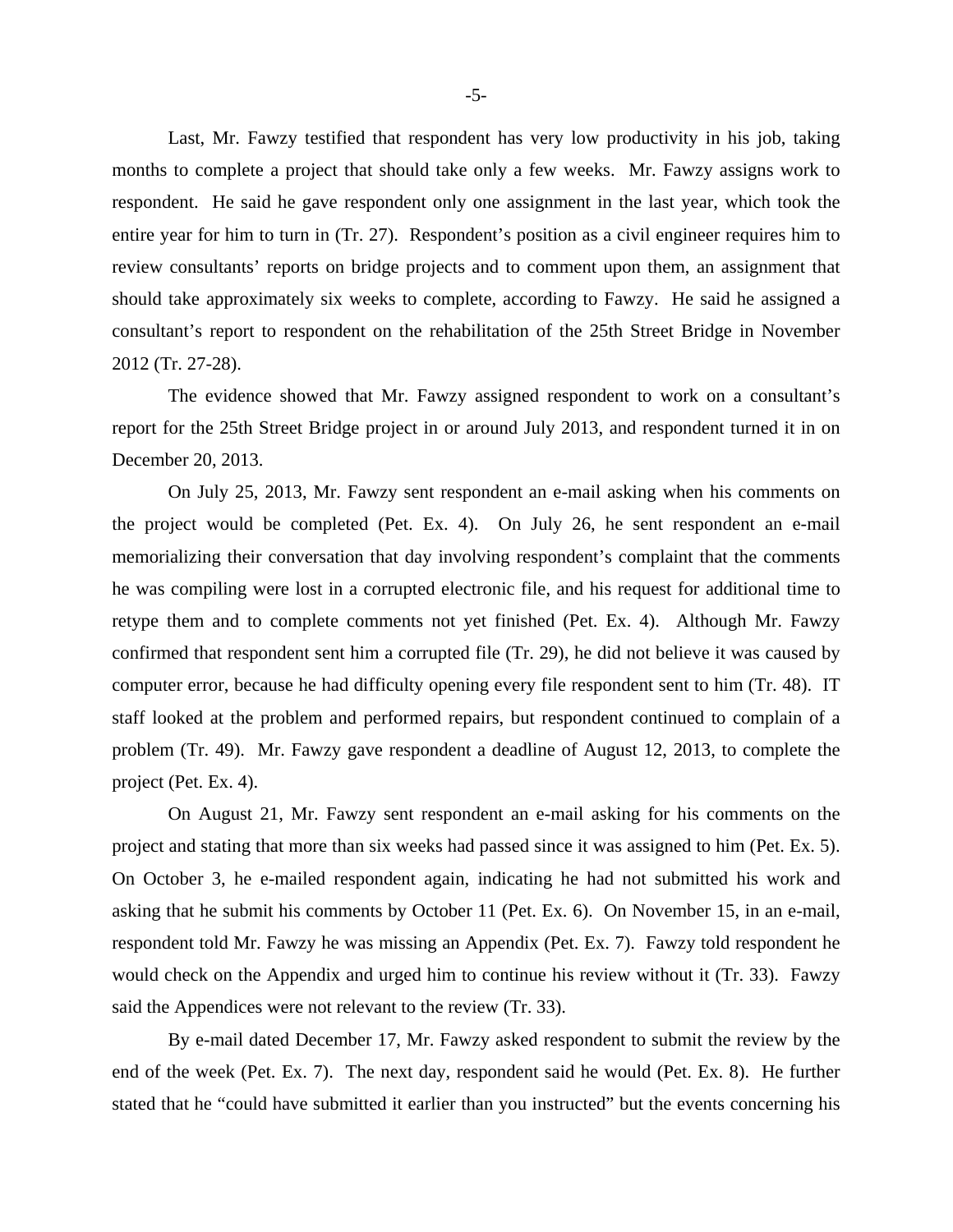proposed section 72 leave, such as the medical exam, consultations with his attorney, preparation and appearances at OATH had "cost a lot of time" (Pet. Ex. 8). In the attachment to an e-mail dated December 20, respondent submitted his final comments on the project to Mr. Fawzy with a notation indicating "I have a few more pages of comments yet to type" (Pet. Ex. 9).

Mr. Fawzy said this final submission was "barely minimal" and unprofessional (Tr. 36- 37). He said it reviewed certain chapters of the report and referenced discrepancies and formatting issues, but it failed to comment on seven technical chapters on habitation that were the "meat of the project" (Tr. 37). Fawzy did not find the work substantive enough. He said he completed the review himself in August 2013, because he could not wait for respondent to finish it, but he wanted to see how long it would take him to do so (Tr. 38). This kind of delay is significant, he said, because of the costs incurred on budgeted projects in which consulting fees are being charged to the City (Tr. 38). Respondent's poor work performance causes Fawzy's own work performance to suffer because he has to complete work that respondent fails to complete (Tr. 43).

Respondent contends that he was unable to complete his work timely because Fawzy denied him access to the copier and computer printer. Fawzy admitted he restricted respondent's use of the copier and printer, he said, because the Deputy Director noticed that respondent was printing too many pages on the copier and printer (Tr. 40). The restriction requires respondent to ask Mr. Fawzy to print for him, not that he is forbidden all use of the equipment. Mr. Fawzy denied the restriction had any effect on respondent being able to complete his assignment on time because respondent knew to ask him to print for him, and respondent did not ask him to print the document any sooner (Tr. 50-51). Fawzy said he did not receive many requests from respondent for printing.

Respondent was examined on November 21, 2013, by Dr. David Salvage, a board certified psychiatrist selected by the agency (Tr. 55-56). Dr. Salvage, who was qualified at the hearing as an expert, testified that he performed a general mental status examination and a Folstein mini-mental status exam on respondent, tests that are designed to assess areas of cognition, abstraction, and general mental functioning (Tr. 57). He found respondent unfit to perform the duties of his position (Pet. Ex. 13).

Dr. Salvage testified that his initial impression of respondent was of someone that was "bizarre and psychiatrically troubled" (Tr. 57). Respondent was dressed "in a very bizarre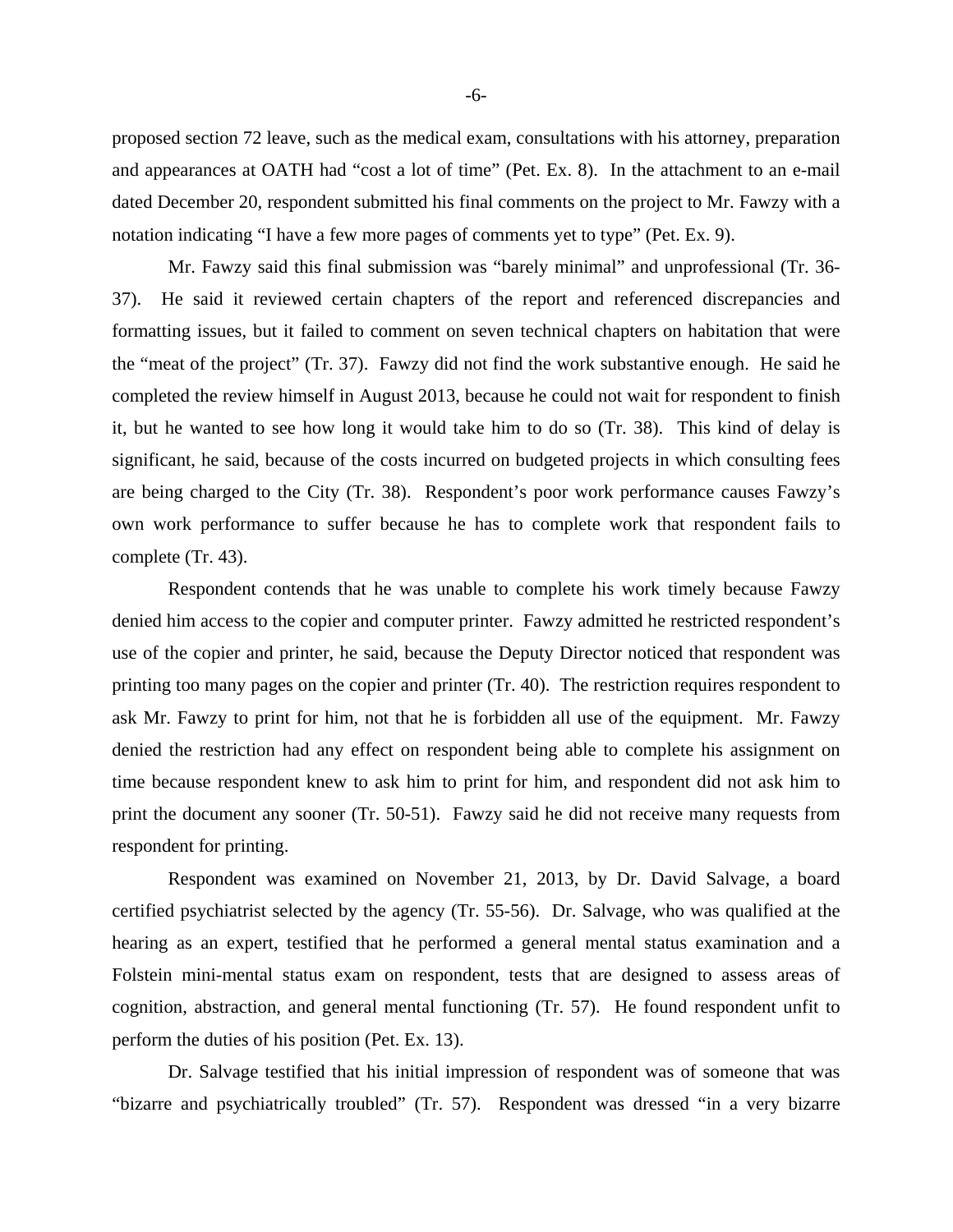manner" in stripes and plaids and his pants were very long and cuffed on the outside with safety pins holding them up. His garments were wrinkled and were not properly buttoned. "He looked as if he were eccentric and possibly homeless" (Tr. 58).

Through questioning him, Dr. Salvage reported that respondent has a fixed illusion of a persecutory nature that people were blocking him, though respondent could not describe who or for what reasons they were blocking him. To some questions, he would respond that he could not answer because he did not "want this information to fall into the wrong hands" (Tr. 58). When the doctor noted to respondent that he had arrived late for the appointment, respondent stated "you're in the wrong zone," "I don't understand the zone that you're in" (Tr. 58).

Dr. Salvage said he asked respondent basic questions establishing his history and background: where he grew up, his country of origin, his education, etc. Respondent was unable to respond, not for lack of memory, but out of "an intense paranoia that seemed extremely unrealistic, that this was somehow dangerous information or it could be used against him" (Tr. 66). It was significant to Dr. Salvage that, even when asked to summon long ago information unconnected to his current job, respondent had no ability to be open or logical rather than conspiratorial.

When asked to spell the word "widower" forwards and backwards, respondent could spell it forwards but not backwards. Dr. Salvage said this skill would show cognitive organization. A patient's failure to perform the skill at all suggests dementia. However, respondent's ability to perform the task partially suggested a process of psychosis where the concentration is impaired by the ability to gauge reality, to decide what is important and to retain the simple task that is being given (Tr. 60).

The results of the Folstein seemed significant in that respondent had difficulty subtracting backwards from 100 by serial sevens but only after he got into the 70s (Tr. 61). This suggested to Dr. Salvage that his cognition was intact enough to perform the subtraction to a point, but he would eventually become preoccupied with plots and other bizarre ideas that prevented him from continuing to perform this simple task. Respondent was not mixed up about the math but was preoccupied with psychotic thinking that limited his concentration to 20 to 30 seconds at a time (Tr. 61). With respect to proverb interpretations, respondent's responses were bizarre; when asked about people who live in glass houses (should not throw stones), his response was only,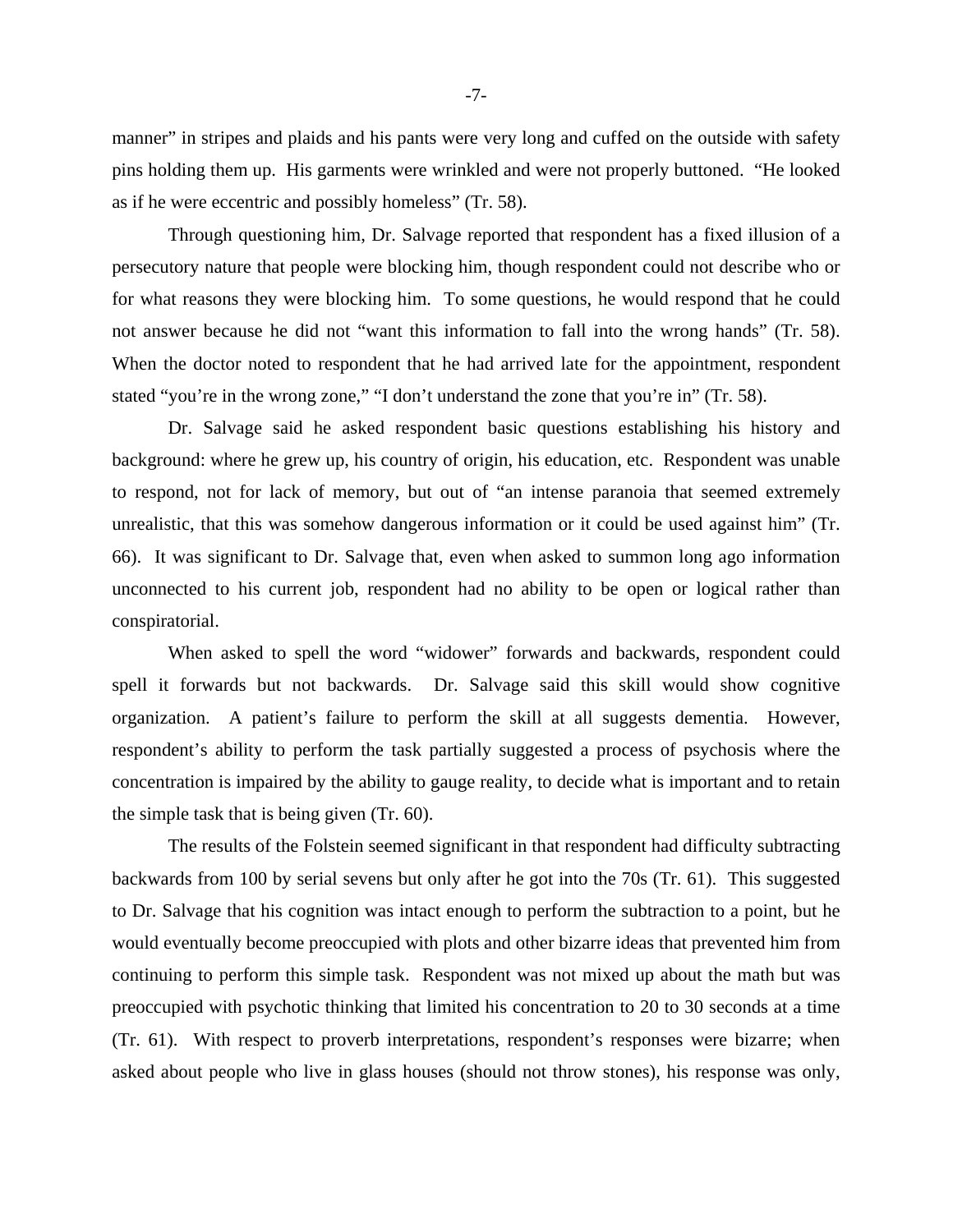"don't be rash" (Tr. 59). When asked if there might be a more abstract response to it, respondent could not provide one, responding again, "don't be rash" (Tr. 59).

With respect to the condition of respondent's cubicle, Dr. Salvage showed him the photographs of his cubicle and desk area and asked him about it. Respondent alternated between not seeing a problem and saying "I just have containers of things here" reasoning there should be no problem with that (Tr. 61). He could not describe what was in the containers or why they were there or recognize that their presence could trouble or concern others in the work place (Tr. 62). When asked about this, his psychosis appeared and he remarked that "they" were blocking him, and he did not want the items "to fall into the wrong hands" (Tr. 62).

Considering his Tasks and Standards, Dr. Salvage noted that respondent's job description was complex requiring many cognitive tasks (Pet. Ex. 3). Given his performance on the mental status exam, Dr. Salvage did not see how respondent could fulfill these duties even remotely (Tr. 62). With respect to the requirement in his Tasks and Standards requiring that respondent "[e]ngage[] in, or supervise[] the conduct of complex and important research, investigations, studies or examinations related to the engineering functions or activities of a department or agency," Dr. Salvage testified that respondent was not capable of summoning the appropriate evaluative skills to perform this task, noting his inability to concentrate on the serial sevens for more than 30 seconds at a time (Tr. 63). Also, based upon his lack of reality testing – his belief that people are pursuing him, remarks about being in a different zone, the way he relates to the clutter and containers filled with unidentified fluids kept at his desk – any ability to realistically assess complex and important research would be "severely compromised" (Tr. 63). Dr. Salvage therefore concluded that respondent was unfit for duty. In his opinion, respondent suffers from a psychotic condition, specifically delusional disorder of a persecutory nature, that impedes his ability to make basic engagements with reality such as a civil engineer would need to do (Tr. 63).

Dr. Salvage also worried about respondent's overall safety and physical health because of the containers filled with fluids and his psychotic response to basic questions; he questioned whether there might be a medical condition causing respondent to display such symptoms (Tr. 67). Dr. Salvage questioned respondent's ability to care for his nutrition and other aspects of his wellbeing, such as taking necessary medication for his hypertension. A leave of absence, he believed, would enable respondent to be treated by a psychiatrist with appropriate medications, in this case, anti-psychotics which require some period of weeks to begin to work and may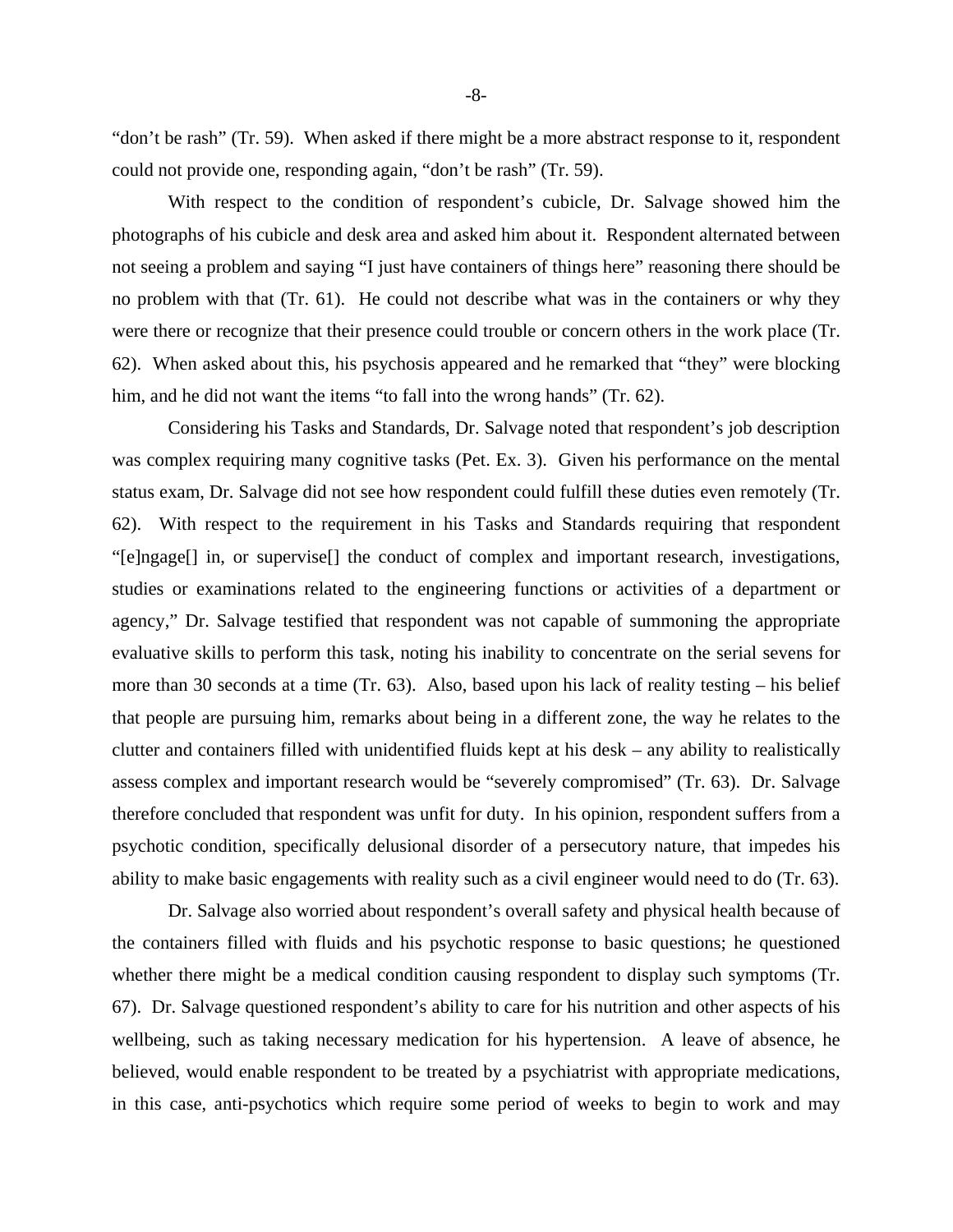involve more than one trial to determine the correct medication or medications (Tr. 68). He also recommended an extensive organic workup, in light of his 72 years of age, including blood work, neurodiagnostic imaging of his head, and possibly neuropsychological testing.

Respondent offered no medical evidence to support his claim of fitness.

Respondent described his work as reviewing the work of engineering and design consultants (Tr. 73). When a consultant submits a report, he reviews the engineering portions of it (Tr. 74). He said these assignments generally take two to three months to complete, depending on the length of the project. In the past year, he said, he handled "four bridges and the contracts were cancelled" (Tr. 74). There was a subsequent three month period when no projects were given out, so he and other engineers were told to just enter their time in the timesheets.

Respondent said that he received the project involving the East 25th Street Bridge from Mr. Fawzy in June of 2013; he disputed receiving the assignment in December of 2012, as Fawzy said (Tr. 75). Indeed, respondent's testimony was consistent with the documentary evidence, which indicated he was given the assignment in July 2013, not the prior November. In the earliest e-mail submitted in evidence, dated July 25, 2013, Fawzy states to respondent, "You started compiling your comments a week ago on the 25th BRPR. Please advise when you will be done. Thanks." (Pet. Ex. 4). Mr. Fawzy did not explain this discrepancy with his testimony. Respondent said that he received the assignment after another engineer became ill and there was some delay before it was reassigned to him as the agency waited to see if the other engineer would be able to return to work. Thus, respondent explained that the office may have received the consultant's report in December 2012, but it was not assigned to him at that time (Tr. 76). I found his explanation logical and consistent with the documentary evidence.

Respondent's further explanations were far less helpful to his case. He explained his difficulty on the job to be caused by his supervisor's decision to deny him use of office copiers, printers and scanners, which he said hindered his productivity (Tr. 76-77). He admitted the restrictions were placed because he was making too many copies, though he denied printing or scanning in excess. He said he was denied the ability to call the Help desk when he had problems with his computer freezing (Tr. 79). Respondent conceded, however, that if he emailed his supervisor when he needed printing, his supervisor would print whatever he needed (Tr. 84). He also admitted wearing paper towels in the office "occasionally" (Tr. 84). He said he used them to wipe perspiration but denied wearing them inside of his shirt (Tr. 85). He said he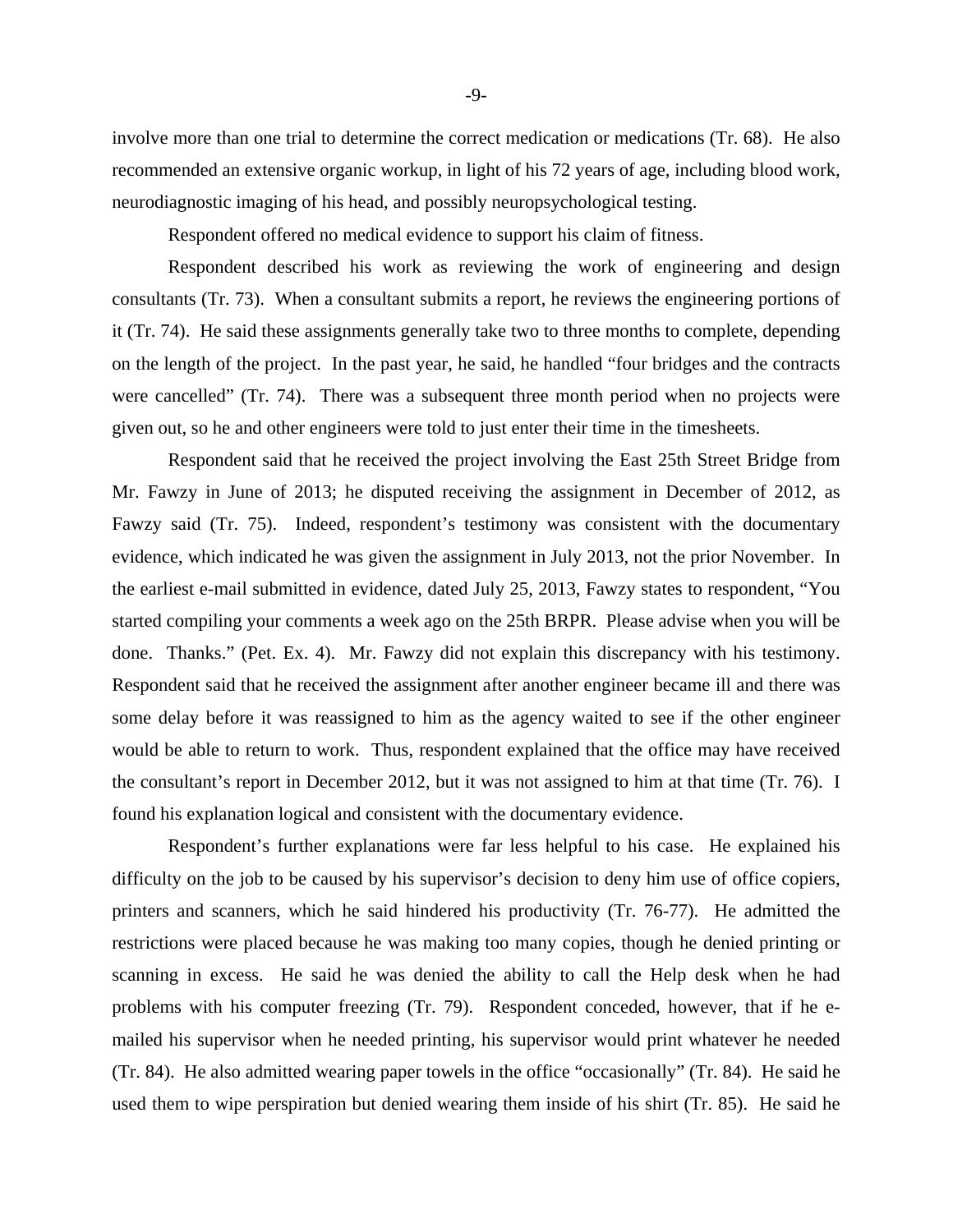no longer wears deodorant because it interferes with his sweat glands; instead, he goes to the restroom and washes (Tr. 85). He said neither his co-workers nor his friends had ever made any objection to him on this basis. He denied the photos of his desk were accurate (Tr. 85). He said he is able to work at his cubicle (Tr. 88).

As for the time he spends in the hallway, respondent said he goes there to retrieve records from his storage cabinets (Tr. 87-88). He denied walking around the office or in the hallway, chatting with others, and said others do that. He said his supervisor sees him outside his cubicle and wonders what he is doing, but he is working (Tr. 89). He ascribed his lateness to the illness of his elderly mother-in-law, who he frequently took to the doctor during the period October 2012 to January 2013 (Tr. 89, 91). He said he took approved annual leave but another manager objected to his taking frequent annual leave for morning lateness and denied it (Tr. 90).

I find that the weight of the evidence established that respondent is unfit to perform the duties of his position, now and for the "reasonably foreseeable future." *Admin. for Children's Services v. J. M.*, OATH Index No. 3350/09 at 13 (Apr. 5, 2010).

In order to place an employee on an involuntary medical leave under section 72, the agency must prove by a preponderance of the evidence that respondent suffers from a disability, that he is unable to competently perform the duties of his position, and that his inability to perform is caused by the disability. *See* Civ. Serv. Law § 72(1) (Lexis 2013); *Housing Auth. v. Caballero*, OATH Index No. 699/96 at 17 (Mar. 13, 1996). The focus of the section 72 proceeding is on the employee's current and future fitness and ability to perform his job duties, not on his past condition or work performance. *Housing Auth. v. Dave*, OATH Index No. 138/95 at 2-3 (Aug. 12, 1994), *aff'd*, NYC Civ. Serv. Comm'n Item No. C-95-72-4 (Oct. 11, 1995).

Petitioner established that respondent suffers from a mental disability. *See Human Resources Admin. v. Bartolo*, OATH Index No. 1211/94 (Nov. 3, 1994). Dr. Salvage offered convincing testimony of his conclusion that respondent suffers from a psychotic condition, specifically delusional disorder of a persecutory nature that impedes respondent's ability to make basic engagements with reality, as is required of a civil engineer. Dr. Salvage explained that respondent's psychosis so interrupts his thought process that he cannot concentrate for significant periods of time, or even for more than 20 to 30 seconds.

Petitioner also must prove that respondent is unable to perform his job duties at "a minimally acceptable level" "presently and for the reasonably foreseeable future." *Human*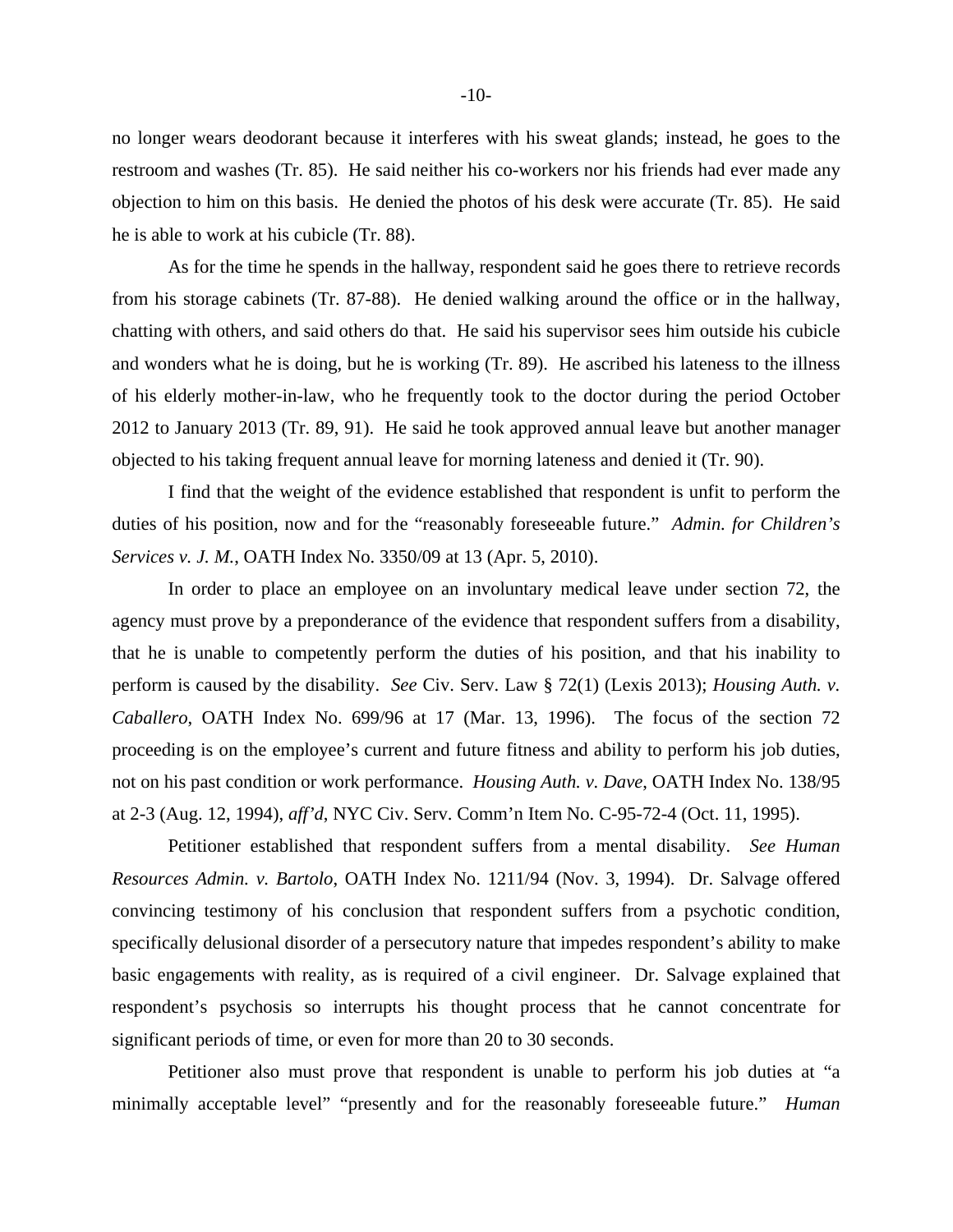*Resources Admin. v. Farber*, OATH Index No. 944/02 at 23-24, 27 (Sept. 19, 2002) (finding that numerous unscheduled and unpredictable absences and late arrivals caused by respondent's migraine headaches made her unfit to perform the duties of her attorney level III position).

Petitioner's proof established respondent's current inability to perform the duties of his position. The evidence showed that respondent took six months, from July to December, to complete a single project that his supervisor said should have taken only six weeks. Respondent did not dispute the amount of time he took to complete the project. And he was vague about what, if anything, he spent his time doing besides that project. Rather, he claimed he was delayed in his work by the onset of these disability proceedings and by Mr. Fawzy's ban on his use of printers and copiers. There was no evidence to support these claims. Even putting aside the issue of time, in the end the work product that he completed failed to address the main substantive issues in the consultant's report.

His counsel argued that respondent is not unfit because, under our caselaw, his work production would have to be practically nil to justify putting him on an involuntary leave (Tr. 93- 94). This is not a correct analysis of the standard for fitness. In *Law Department v. K. A.*, the case alluded to by counsel, $3$  the tribunal found a claims specialist unfit to perform her duties when, so overwhelmed by major depression, she regularly failed to complete her assignments which had to be reassigned to others, failed to regularly check her e-mail and voicemail, and turned on her computer so infrequently that it no longer recognized her log in. OATH Index No. 2100/06 at 2 (Jan. 5, 2007), *aff'd in part, rev'd in part*, Corp. Counsel determination (Jan. 22, 2007). The employee in that case was found unfit even though she acknowledged her lack of functioning at work and its connection to her mental state and in spite of the fact that she was receiving treatment, albeit ineffective at that time. OATH 2100/06 at 4. Respondent here offers a less compelling case for fitness than did K. A. He has not recognized his lack of functioning at work and he has made no concession that he needs treatment or is willing to engage the process of getting well – attributes that would weigh in favor of his fitness, even if not dispositive proof in every case. *See Dep't of Correction v. A. S.*, OATH Index No. 2448/09 at 13 (Sept. 30, 2009) (correction officer who acknowledged illness that made him unfit and embraced his treatment had less risk of recurrence); *Caballero*, OATH 699/96 at 23 (employee who "denies the

 $\overline{a}$ 

<sup>&</sup>lt;sup>3</sup> Counsel erroneously cited *Housing Authority v. Anonymous*, OATH Index No. 1055/10 (Mar. 24, 2010) as the case containing this factual scenario.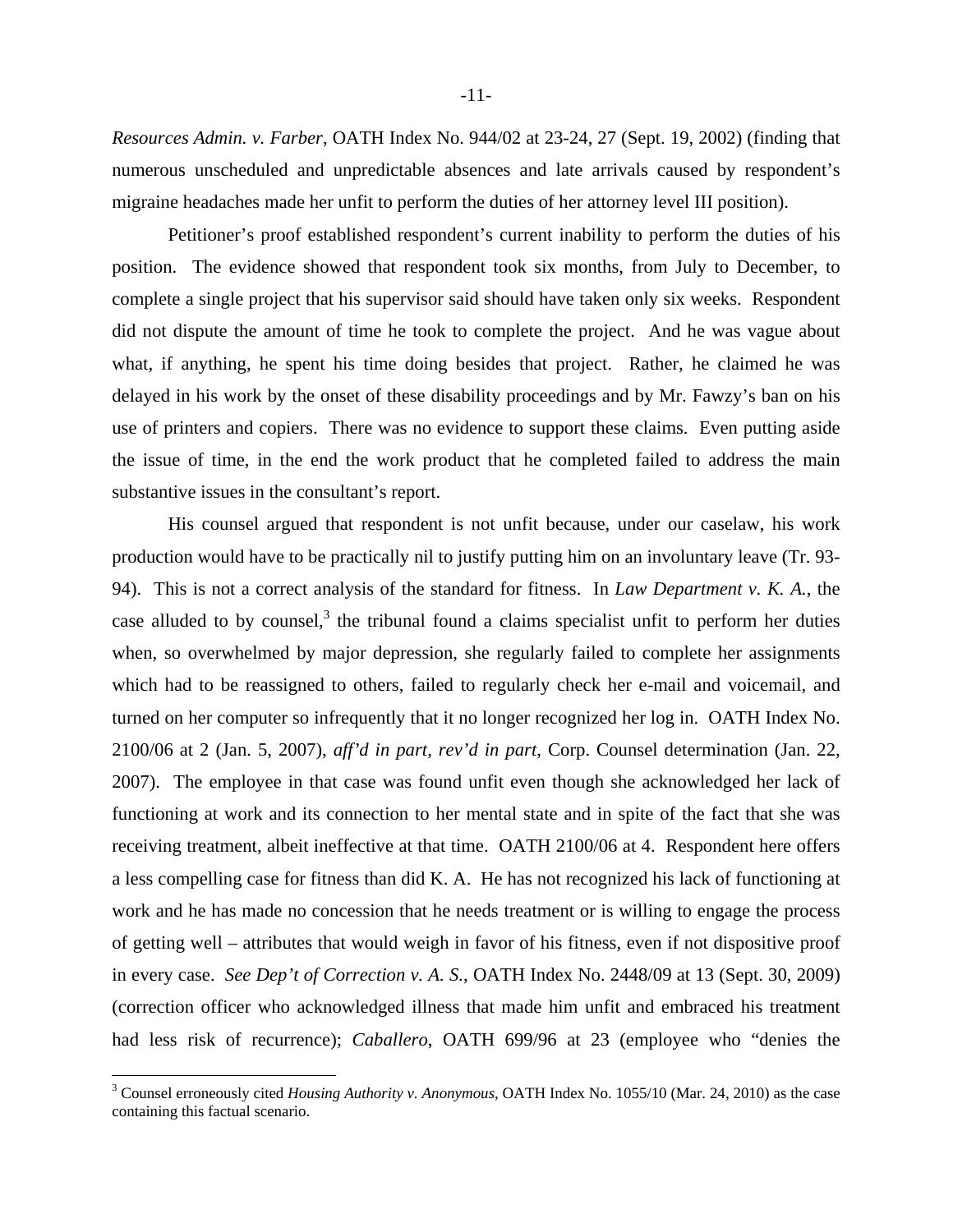existence of the disability, or refuses to properly treat it or make efforts to bring it under control" is far more likely to be unfit within the meaning of the statute because such an employee is at far greater risk of recurrence.).

There also is credible evidence, in photographs and testimony, about respondent's maintenance of a work space that is so cluttered that he cannot work there. The clutter not only prevents him from working but it disrupts the work environment by creating an eyesore and potential health hazard that other workers avoid being near. His personal habit of wearing paper towels inside his clothing, which is visible to others, similarly creates apprehension among his co-workers. The fact that he dressed consistent with the Attachment A description for his exam with Dr. Salvage provided corroboration of this bizarre aspect of his behavior. *See Admin. for Children's Services v. Anonymous*, OATH Index No. 212/12 (Dec. 15, 2011) (employee's "bizarre" conduct, such as making animal noises in the bathroom and talking to her computer, were disruptive to the work place and contributed to a finding that respondent was unfit).

The third element that petitioner must prove, that respondent's mental disability has caused him to be unfit, is established by the evidence. The causal connection is generally found where acts of misconduct are "attributable to" or are the "direct results of" the disability. *See Dep't of Finance v. Serra*, OATH Index No. 583/01 at 7 (Nov. 14, 2000); *Dep't of Housing Preservation & Development v. Natal*, OATH Index No. 1185/90 (Mar. 22, 1991). In a disability proceeding, while the opinion of a medical specialist can be profoundly informative and can materially aid the fact-finder in reaching a proper conclusion, the fact-finder is not bound to accept an expert's conclusions or opinions. *See Peabody Coal Co. v. Benefits Review Bd.*, 560 F.2d 797, 802 (7th Cir. 1977); *Felt v. Olson*, 51 N.Y.2d 977, 979 (1980). In this case, I found Dr. Salvage's testimony extremely helpful to explaining the behaviors engaged in by respondent.

Thus, drawing my own inferences from the credible medical evidence, I find that respondent's mental disability has caused his inability to perform the duties of his position.

#### **FINDINGS AND CONCLUSIONS**

1. Respondent has a mental disability, specifically delusional disorder of a persecutory nature.